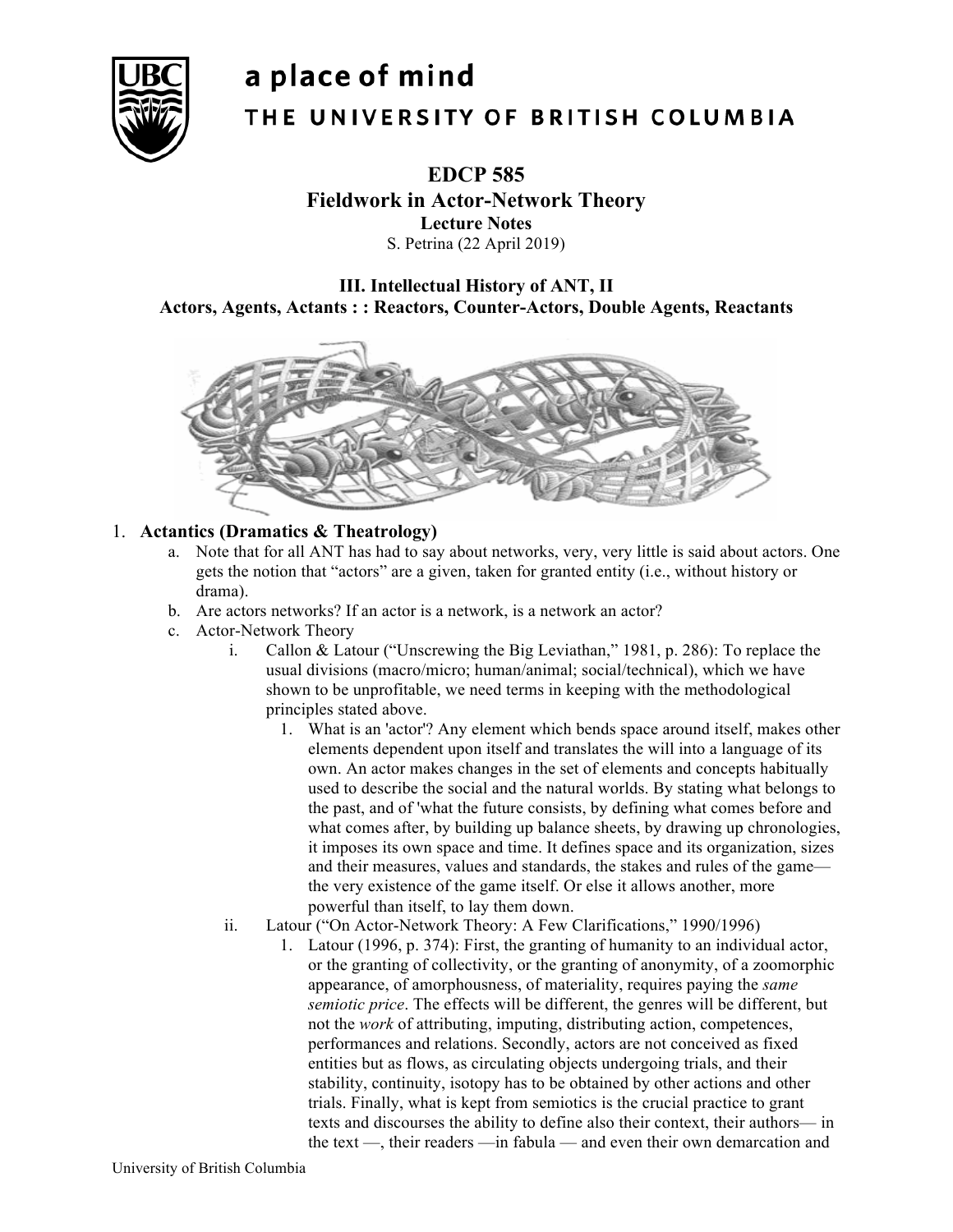metalanguage. All the problems of the analyst are shifted to the "text itself" without ever being allowed to escape into the context (Greimas 1976). Down with interpretation! Down with the context!

- 2. Latour (1996, p. 374): When it says that actors may be human or unhuman, that they are infinitely pliable, heterogeneous, that they are free associationists, know no differences of scale, that there is no inertia, no order, that they build their own temporality, this does not qualify any real observed ac- tor, but is the necessary condition for the *observation* and the recording of actors to be possible. Instead of constantly predicting how an actor should behave and which associations are allowed a priori, ANT makes no assumption at all, and in order to remain uncommitted it needs to set its instrument by insisting on infinite pliability and absolute freedom.
- iii. Latour ("On Recalling ANT," 1997)
	- 1. The second nail in the coffin is the word actor in its hyphenated connection with the notion of net. From day one, I objected to the hyphen because inevitably it would remind sociologists of the agency/structure cliché, or `*pont aux ânes'* [tool to hold the horse's mouth open] as we say in French.
	- 2. The managerial, engineering, machiavelian, demiurgic character of ANT has been criticized many times and by many people in this room. More exactly, critiques have alternated, quite predictably, between the two poles one turned around the actor, the other turned around the network; the first critiques have insisted on the demiurgic, male like, hairy gorilla character; the second on the dissolution of humanity into a field of forces where morality, humanity, psychology was absent; demiurgy on one side; death of man on the other.
	- 3. No matter how prepared I am to criticize the theory, I still think that these two symmetrical critiques are off target. The idea was never to occupy a position into the agency/structure debate, not even to **overcome** this contradiction. Contradictions should not be overcome, but ignored or bypassed. But I agree that the hyphenated term made impossible to see clearly the bypass operation that has been attempted.
- iv. Hence, for Latour given the "bypass operation," it might once have been redundant and counter-productive to talk about "actors" and "networks," yet one is left, as the recent Latour (2013) demonstrates, ostensibly with one option: compose, trace, follow, and talk about actors and networks (i.e., follow the evidence).
- v. Murdoch (1997, p. 332): Actors are networks rather than human beings and these networks are relentlessly heterogeneous. It makes little sense, therefore, to delineate a humanistic geography when humans and nonhumans so promiscuously exchange properties with one another (as Latour, 1993, believes to be the case at the present time).
- vi. Higgott (1998, p. 5): **Informal regional economic integration is emerging de facto**. This is market-led and the principal actors are networks of firms and corporations regionalising production in East Asia.
- **d. Actor Theory (Actors Act)**
	- i. What is an Actor?
		- 1. Greimas (1982, p. 7): Historically the term actor has gradually replaced character (and dramatis persona), indicating thereby a greater desire for precision and generalization— a magic carpet or a business firm, for example, are actors— thus extending its use outside the purely literary.
			- a. An actor may be **individual**, (for example, Peter), or **collective** (for example, a crowd), **figurative** (anthropomorphic or zoomorphic), or **nonfigurative** (for example, fate). The individuation of an actor is often marked by the attribution of a proper noun, though that does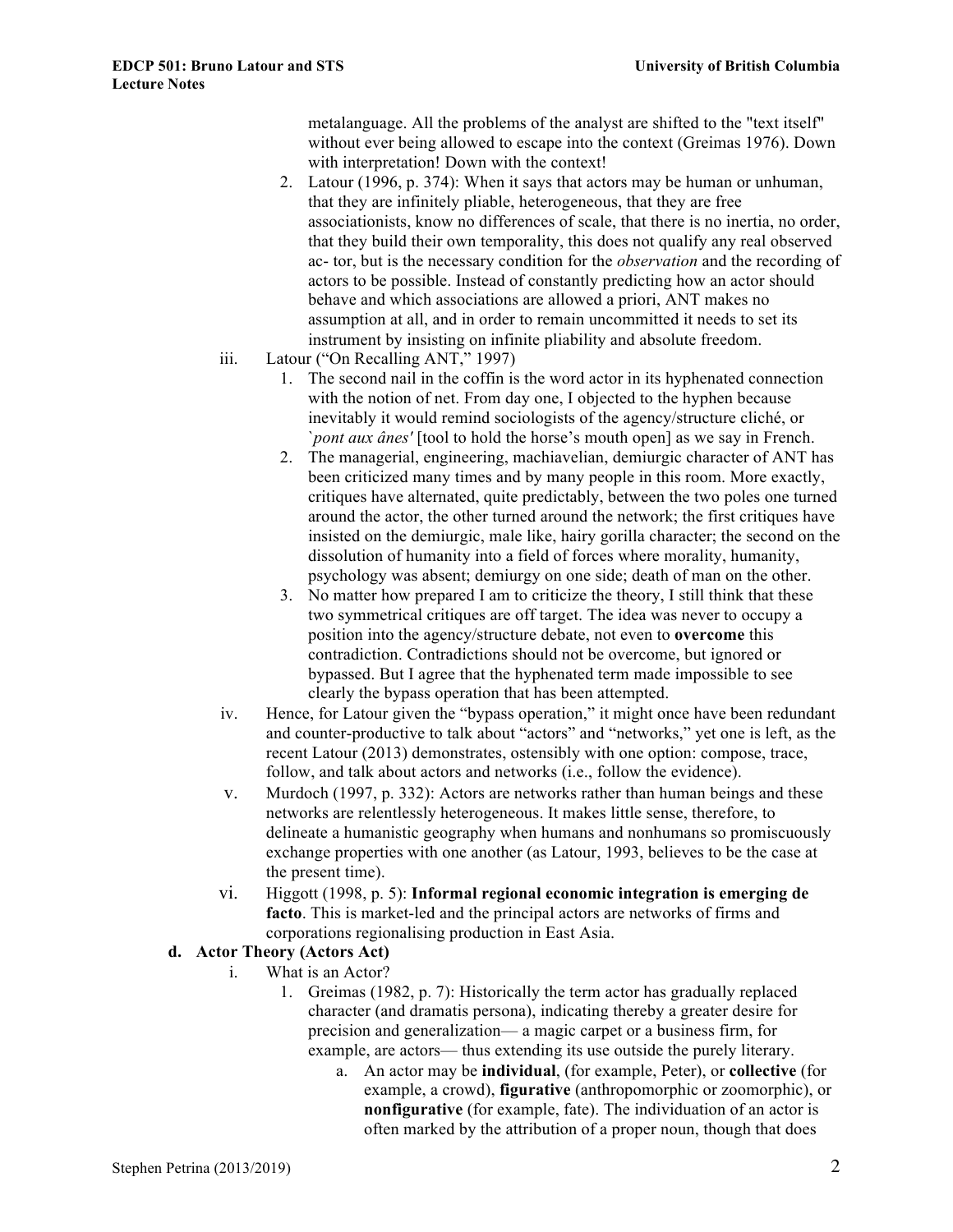not in any way constitute a *sine qua non* of its existence— a vague thematic role, "father," for example, may often be used to denote the actor.

- b. At first, the term actor was linked and opposed to the term actant. From a comparative point of view, when dealing with a corpus of tale variants, it can be noted that a single subject-actant, for example, can be manifested by several occurrence-actors.
- 2. Boal, quoted in Cruz (1990, p. 43): The third chart asked, "What Is an Actor?" "An actor is a pressure cooker," Boal answered. "Inside the pressure cooker is a *person* with endless possibilities. Only some of those possibilities get expressed— the *person*ality. The theatre is the fire under the cooker." What the actor plays is the *person*age or character.
- ii. Greimas (1982, p. 8): Along with temporalization and spatialization, actorialization is one of the components of discoursivization, and, like these two, is based on the implementation of the operations of engagement and disengagement.
- iii. Lukács (1909/1965 pp. 160-161): The stylistic problem is defined under these conditions, that is, by displacements in the relations among men as caused by the new life (the dramatic material) and by the new ways men have of regarding and evaluating their relationships (the dramatic *principium stilisationis*). Limitations set by these possibilities become the limits of the new drama's expressive potential; and both types of limitation produce the questions which can set the stylistic problem. Perhaps we may briefly formulate these questions: what kind of man [or woman] does this life produce, and how can he [she or they] be depicted dramatically? What is his destiny, what typical events will reveal it, how can these events be given adequate dramatic expression? How does man [or woman] in the new life relate to the men [and women] in the world about him [her or them]? We must phrase the question thus, if we wish to arrive at a man [or woman] suitable for drama. Man [or woman] in isolation is not suited to the drama; no literary art can result from an isolation of human existence which would correspond to the art of portraiture.
- iv. Stauffer (1949, p. 336): Where is the actor? In the original instinct? the recreated instinct? the moral endeavor? or the practical act which the world sees? How can we tell the dancer from the dance?
- v. Singer (1961, pp. 88-89): The fourth issue in the phenomenological dispute concerns the very nature of the nation as an actor in international relations. Who or what is it that we study? Is it a distinct social entity with well-defined boundaries-a unity unto itself? Or is it an agglomeration of individuals, institutions, customs, and procedures? It should be quite evident that those who view the nation or the state as an integral social unit could not attach much utility to the phenomenological approach, particularly if they are prone to concretize or reify the abstraction. Such abstractions are incapable of perception, cognition, or anticipation (unless, of course, the reification goes so far as to anthropomorphize and assign to the abstraction such attributes as will, mind, or personality). On the other hand, if the nation or state is seen as a group of individuals operating within an institutional framework, then it makes perfect sense to focus on the phenomenal field of those individuals who participate in the policy-making process. In other words, people are capable of experiences, images, and expectations, while institutional abstractions are not, except in the our actor cannot even have a phenomenal field, there is little point in employing a phenomenological approach.
- vi. Schyberg (1961, p. 58): What is especially attractive to me in this investigation, is, among other things, the possibility of gaining access, through the study of the actor, to the mechanical process of artistic creation itself. The art of acting is the only art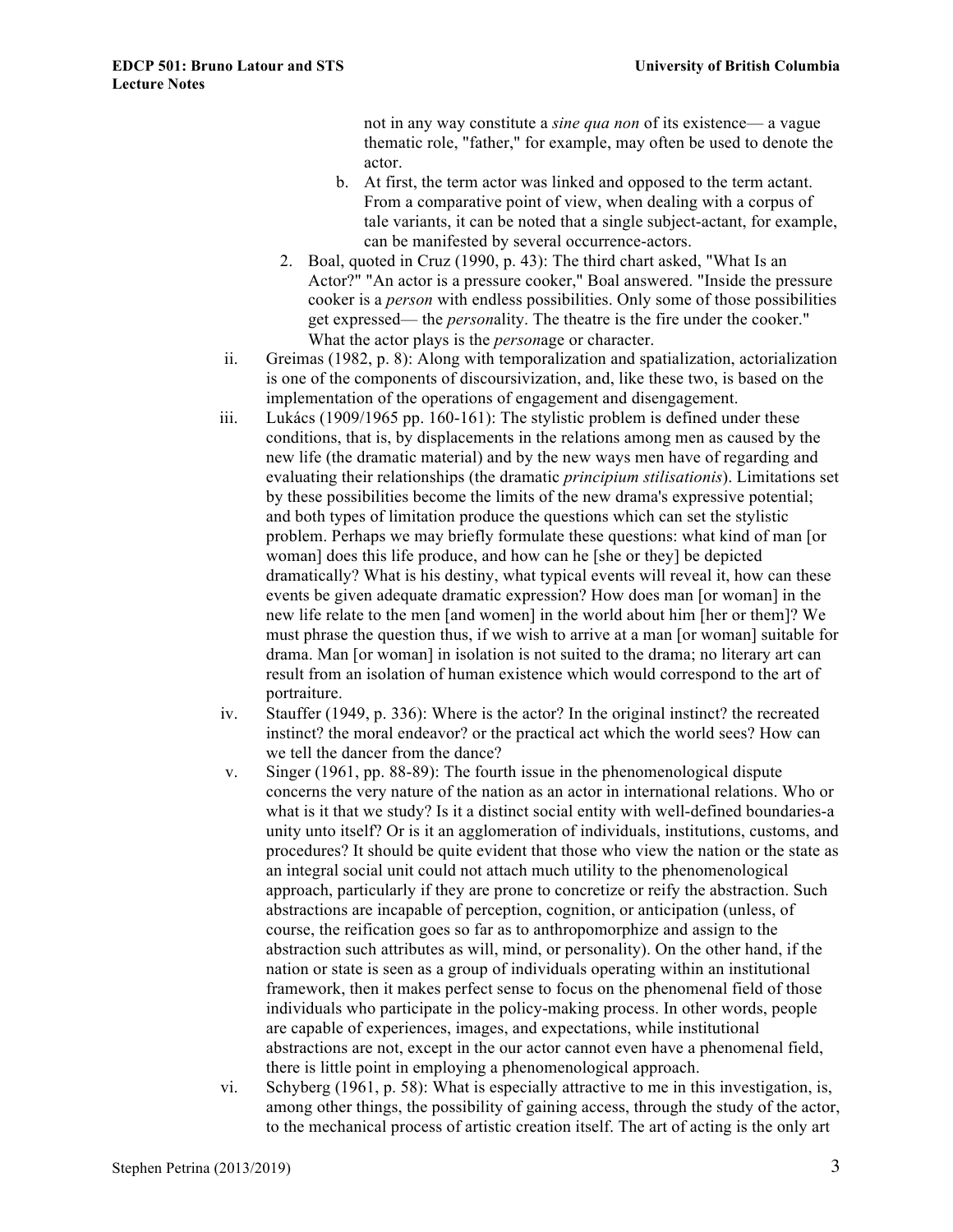form in which the creative moment, the great psychological puzzle of all art forms, the secret of talent, is, to a certain degree, under conscious control of the artist, and therefore can be observed, because the actor must create at a certain hour of the day, and therefore must have worked out the means to master the necessary process. Because of his profession, the actor must create consciously.

- 1. (p. 63): At the bottom of the mystery of the art of acting lies something which is at the bottom of most of the mysteries of human behavior: egoism. Or let us use the more pleasant expression: self-assertion. He [or she] who play-acts asserts himself [or herself] abruptly by talking and doing, by creating. He [she or they] provokes laughter or admiration. He [or she] is somebody, and he rises above the others, both above those whom he [she or they] imitates, and above those who are degraded into spectators: see what I can do?
- 2. (pp. 73, 76): Shakespeare's ideal is clearly enough the actor who feels his [her or their] role; Moliere's, the actor who characterizes it. In this difference lies the seed for a substantial part of the debate about modern theories of acting.... The complete actor is the one who shows us the true face of life in his playing. The comic and tragic masks are only symbols of the Janusfaced theatre. The true face of life is the tragic and comic masks combined in one. The theatre achieves its greatest, its most moving and unforgettable effects, when the tragic and comic elements of existence are united in a whimsical, poignant mixture and whole. It is then that we first experience the true catharsis, and the pain passes healingly through our senses. The actors capable of uniting the two faces into one are the true *histrionem*, the brilliant *hypokrites*, and merit the designation Shakespeare gave his actors in Hamlet: the history of the age in brief recapitulation.
- vii. Schyberg (1962a, pp. 107-108): The actor in the modern sense of the word has come into existence. Theory in the art of acting is formulated and appears in print. The actor has come into existence. The actor has become an artist. Or has he [she or they]? We must put a question mark here immediately. Is an actor truly an artist?... Nathan may be right that not all actors are artists. Even Herman Bang, the Danish theatre expert who probably said the best things about the art of acting, justifiably called attention to the fact that "out of every hundred [actors], ninetynine are always craftsmen and skilled laborers, imitators and routinists," and Stanislavski said in his principle theoretical work, basing his statement on a lifetime of mixed and bitter experiences with theatre people: "But the overwhelming majority of our actors are no more than petty tradespeople who make their career on the stage."
	- 1. (pp. 110-111): Through acting words arise from the dead and come alive. The actor gives tangible existence to something that is only written and imaginary. He [she or they] transforms a fictitious character into a real human being. He [she or they] stands with his [her or their] person half-way between fiction and reality and, with the help of his [her or their] person, will unite them both and incorporate them in a higher entirety in his [her or their] person. The human body is the material with which he [she or they] works. Not only his voice but also his movements, carriage— eye expression, bodily rhythm, and the rhythm, tempo, strength and weakness in intonations and turns of phrases, must all-through imitation and characterization simultaneously convey an impression of a concrete verisimilitude and by means of intuition, imagination and soulfulness— of a higher truth which is immediately convincing, whether the actor is speaking or is silent. The words are the author's but the intonations are the actor's.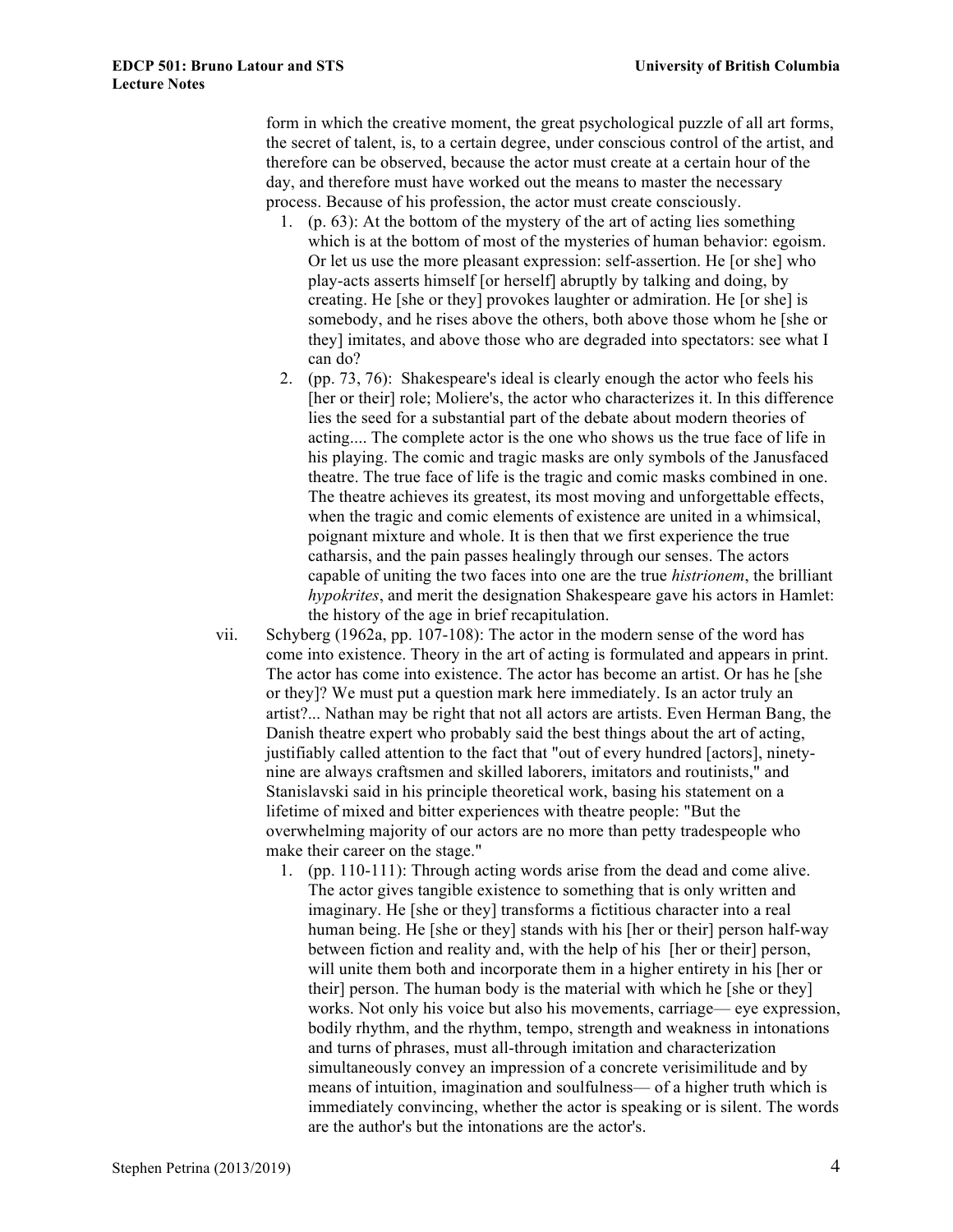- viii. Schyberg (1962b, p. 70): Wilhelm Meister did not become an actor himself, for he could only play himself-the characteristic sign of a dilettante. Meister became, as Goethe in conformity with Diderot gradually came to acknowledge, what the actor could never become: a human being; that is to say, an ethical, a social, a valuable human being. We are approaching the critical point. Is this the case? Is the actor not a human being?
	- 1. (pp. 72-73): For the most part, actors, who "write books" often and willingly though most often with the help of others and mostly books aimed at selfglorification, memoirs about past triumphs or the reverse about the outrageous conspiracies which hindered these triumphs-have written surprisingly little about the nature of their art and the psychology of acting.... But naturally the shortage of informative statements about the technique of acting made by actors themselves is also connected, in a majority of cases, with an inadequate ability in the great performers to give a written account, to define that which their genius compelled them to do. It is difficult enough to act; to explain it satisfactorily in writing is nearly impossible.
	- 2. (p. 77): In no other art form is yesterday's idol sacrificed so ruthlessly for today's favorite. In no other art form is an artist transformed overnight from the only "modern" to an absurd antique. Something of the spirit of the dark, barbaric and bloody battles connected with· chariot races, gladiators and martyrs still clings to the theatre. The theatre also is an arena— and a place of execution. Even today human sacrifices take place. In a figurative sense it is the art which devours people! The actor becomes the vanquished gladiatorand pity the vanquished!— or the sacrificed Christian; bound to his cross he is burned for the pleasure of the audience. A theatre public wants to see new blood.
	- 3. (p. 78): What is required of an actor? It is possible for him to become the unique one who, by force of talent and originality, modifies and compels public taste to adopt new criteria for criticism, but generally he must represent a certain universally accepted type-the common denominator for the taste and desires of many people. If a person is not such a type he should think twice before seeking a position in the theatre. It is a necessary condition for most actors. But of course this art form, like all others, has its rich, manysided nuances and different genres. There are the real, the genuine actors; and then there are those upon whom we hang, and into whom we weave, our wishful dreams. They may be stars in the theatre world, but they are sooner our instruments than we are theirs. Then there are the various categories of the art form, conditioned by the different character types: the hero and the lover, the comedian and the character actor, the paramour and the soubrette, the *raisonneur* and the simpleton, the funny old codger and the tragedian.
- ix. Strauss (1985, pp. 5-6): The distinction between tasks and actors who carry them out needs to be taken with the utmost analytic seriousness, because they do represent different issues. (at any rate the distinction is central to the analysis in this paper.) The specific questions about tasks of course include: what, where, when, how, for how long, how complex, how well defined are their boundaries, how attainable are they under current working conditions, how precisely are they defined in their operational details, and what is the expected level of performance. (Which of those are the most salient dimensions depends on the organizationalwork context under study, and we cannot emphasize too much that it is the researcher who must discover these saliences.) Two other important questions are: how they are put together in task clusters, and linked together in an organization of tasks. "Work" which constitutes the total arc, or some portion of it, is then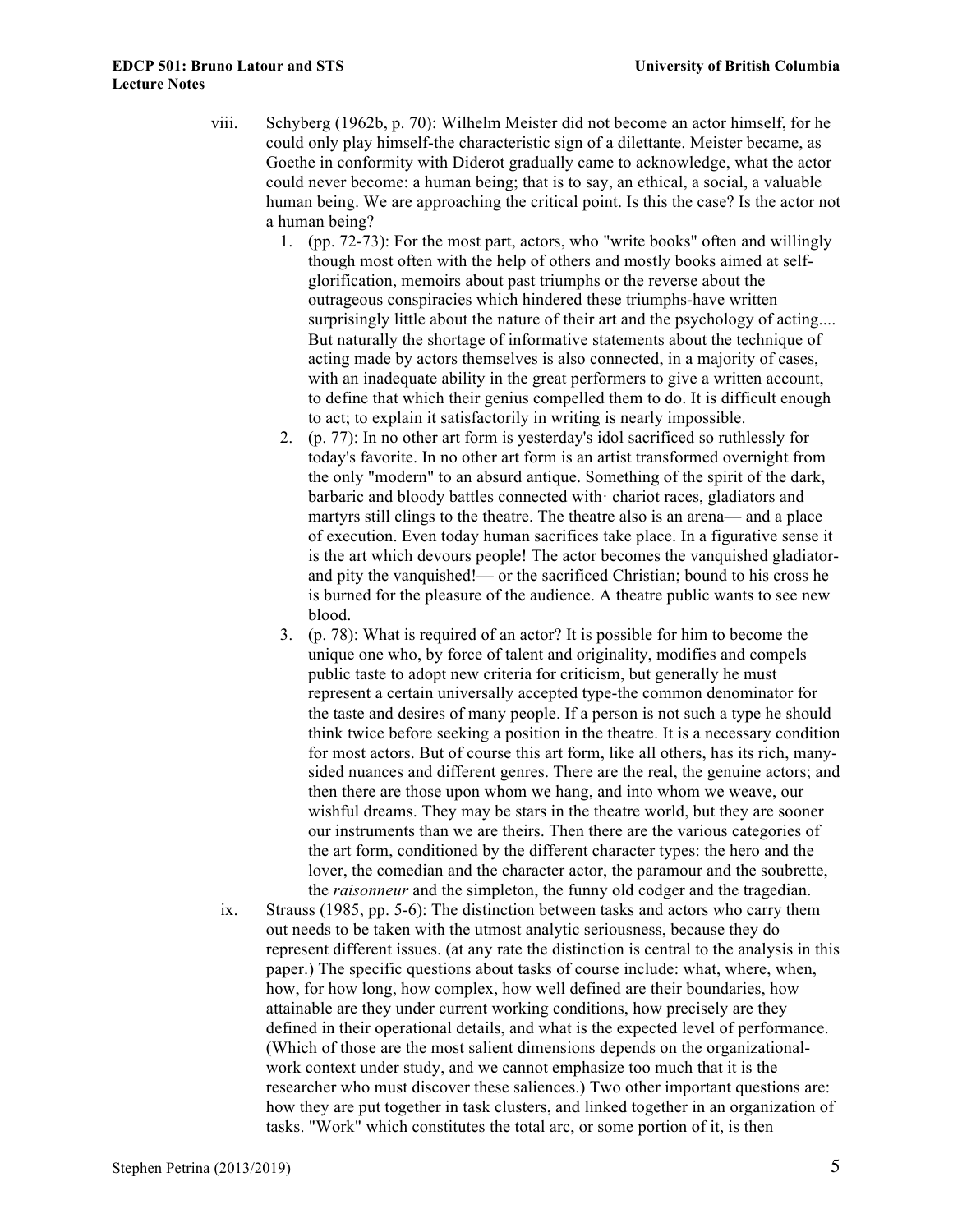"decomposed" (Gerson, 1983), even perhaps in some arcs down to detailed minitasks-the most minute of tasks (such is epitomized, say, by the staggering number and minuteness of mini-tasks entailed in getting the space mission to and from the moon).

- 1. What about the carrying out of tasks by an actor? And what is an actor? An actor can be a unit of any size: a person, team, department, sub-division, division, organization, coalition of organizations. Actors can vary in a number of attributes: for instance, experience, skill, knowledge, training, occupation or other social world from which they come. Or as teams or units they may have worked together before or somewhat or not at all, and in various sub-combinations or numbers, skills etc. Actors in the total division of labor can of course act separately, having different tasks to perform, or may share some or all of the tasks. And of course they may work in close proximity or distantly, so their respective work is visible or not visible to the other.
- x. Schweizer (1993, p. 470): In this paper I shall explore the prospects of one discrete method, lattice analysis, for the elucidation of the ordering of actors and possessions in material possessions data. Ethnographic and comparative research produces many data sets which simply specify for a set of actors (persons, households) which items from a list of possessions considered relevant in the community studied are present or absent…. Bourdieu analyzes the symbolic and social values associated with particular possessions-the way in which classes and class fractions reproduce themselves by paying close attention to life-styles and engaging in ever-shifting competitive consumptive displays. He hypothesises a mapping between social actors (that is, classes or class fractions) and particular patterns of consumption and uses the statistical technique of correspondence analysis (Weller and Romney 1990) to represent it in a common geometric space of low dimensionality.
- xi. Lindholm (1997, p. 754): The postmodern critique therefore celebrates with enthusiasm a situation that it is not at all clear we ought to applaud. Motivated by a laudable zeal to realize the potential of the individual as a creative and autonomous actor, post- modernist theorists have imagined a world of infinite possibilities, where the creative anthropologist enjoys the pleasure of trying on and taking off cultural masks at will.... But once all the masks are off, where is the actor? And how does this tenuous figure decide which mask to wear next?
- xii. Actors Act
	- 1. Vandenberghe (1999, p. 40): The break with Levi-Strauss's objectivism comes at a later stage, when Bourdieu is going to criticize the "scholastic fallacy" that consists in the intellectualistic transposition of the theoretical models in the head of the actors, enthroning metadiscourses and metapractices as the principle of discourses and practices, suggesting that actors act according to the model, which is a bit like assuming that we constantly walk around like tourists in a foreign city with a map in our hands. As we will see later, in discussing the notion of habitus, the invisible structure of differences takes on real existence and is "occasionally" revealed in ordinary existence, veiled in the lived form of keeping distances, of affinities and incompatibilities, sympathies and rejections, etc.
	- 2. Abell (2015, p. 30): The way in which film actors act is in many ways like that in which theater actors act, just as the way in which printmakers mark a matrix is in many respects like the way in which artists draw. Nevertheless, film actors often act differently from theater actors because they are aware of the effects cinematography will have on the representation of their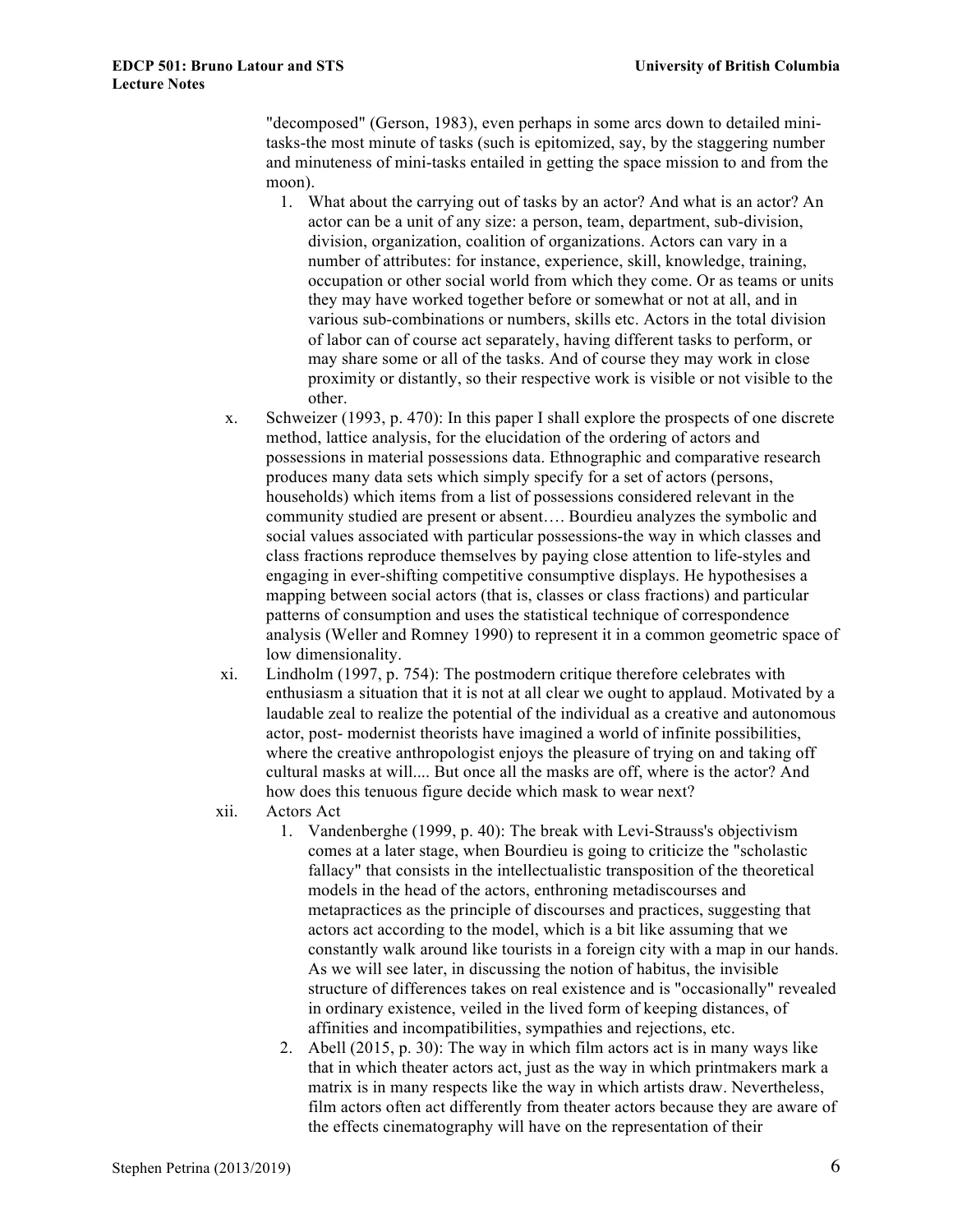performances, just as printmakers mark matrices differently because they are aware of the effects that mechanical printmaking processes will have on the resultant image. Film actors will express emotions more subtly than theater actors when they know that they are being filmed in close-up, because they know that the more obvious expressions required for a theater audience will seem overblown when seen in close range on film.

#### **e. Rational Actor Theory**

- i. Renwick (1995, p. 2): How does a society composed of selfish citizens exist without the oppressive authoritarian government required by Hobbes to prevent chaos? Smith's answer was a gentle piece of brilliance. Each of us can pursue our individual self-interest and, if there is no government interference, the free market will serve as an invisible hand to ensure that the common good will emerge. This means human nature can indeed be self- interested, as Hobbes had suggested and as much empirical evidence has seemed to confirm; yet we may avoid the evils of Hobbes's authoritarian solution by recourse to the market mechanism. As articulated by Smith and his immediate followers in economics, neo-classical economic theory carries certain basic assumptions both about human psychology and about the way the world does and should work. Let me mention seven that are discussed later in this volume and which seem critical for understanding why economists may differ from other social scientists in their explanations of human behavior.
	- 1. Actors pursue goals.
	- 2. These goals reflect the actor's perceived self-interest.
	- 3. Behavior results from a process that involves, or functions as if it entails, conscious choice.
	- 4. The individual is the basic agent in society.
	- 5. Actors have preferences that are consistent and stable.
	- 6. If given options, actors will choose the alternative with the highest expected utility.
	- 7. Actors possess extensive information on both the available alternatives and the likely consequences of their choices.
- ii. Although there have been important modifications in it over the years, it is not unfair to claim that "[p]ractically the whole of classic economic theory is constructed within the framework of this model" (Simon, 1982, Vol. 1, p. 213).

#### **f. Actor Analysis**

- i. Warren (1970, p. 222): In devising his own model for analyzing Metro Toronto, Kaplan asserts that "a partially integrated system, like Metro Toronto, must be described from the bottom up" (1967:22). He refers to this approach as actor analysis as distinguished from system analysis. He then considers how integration, both normative and nonnormative, is effected in the interaction of individual actors.
- ii. Fischer (1977, p. 6): Actor Analysis: Based upon the identification and description of the resource development program and the supporting infrastructure it becomes possible to identify actors. It must be emphasized at this point, however, that in addition to simplifying the "technical" aspects of a program and the sup- porting infrastructure one must include the consequences or impacts of such activities. It is only when these are also taken into account that a reasonable assurance emerges that the list of actors is a comprehensive one.
- iii. Hermans (2008, p. 2): Because the collection of suitable methods is not limited to methods for stakeholder analysis only, I refer to them as actor analysis methods to avoid confusion with the more limited notion of stakeholder analysis methods as they are generally conceived.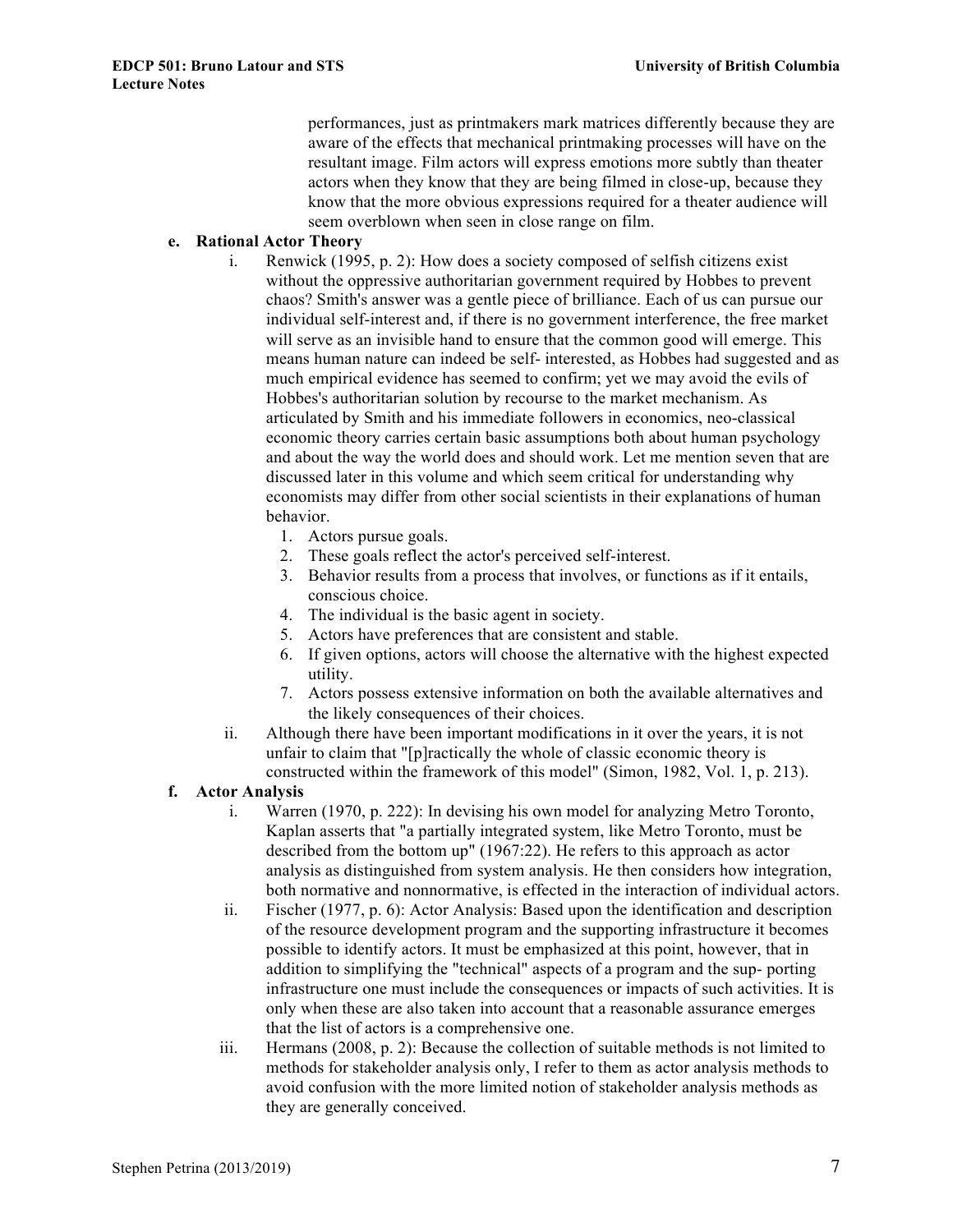- iv. Kermode, review of *Actors and Acting in Shakespeare* (2013, p. 271): The first chapter deftly weaves a carefully historicized study of acting terminology—making a "face," "gesture," and "accent"; "presence," "action," and "imitation."
- **g. Actant Theory**
	- i. Greimas (1973/1987, p. 106): The linguistic reinterpretation we have proposed for *dramatis personae* and which is based on the Proppian description of the Russian tale of the fantastic, in the first instance seeks to establish a distinction between actants, having to do with narrative syntax, and actors, which are recognizable in the particular discourses in which they are manifested. This distinction, which we continue to consider relevant- if only because it has allowed us to separate neatly the two autonomous levels on which analysis of narrativity should be centered— of course has raised several problems from the beginning. Of itself this demonstrates the complexity of the problematics of narrativity. For example, we know that the relation between actor and actant, far from being a simple relation of inclusion of a given occurrence into a class, is instead twofold (see accompanying diagram).
		- 1. (p. 112): actants and actors are not identical. 1. An examination of the object actant allowed us to identify two kinds of objects: those that are invested with "objective values" and those that possess "subjective values." Although our terminology is not perfect, the distinction is most certainly based on a structural criterion, that of their mode of attribution. This, in the first case, is accomplished according to *having* and, in the second, according to *being*. Another criterion must, however, be added to this one, that of their actorial manifestation in discourse. Whereas those objects invested with "objective values" are present in discourse in the form of individualized and independent actors (food or children in Tom Thumb), objects having subjective value are manifested by actors who are conjointly and simultaneously subjects and objects (Tom Thumb, as actor, is at the same time a hero-subject and an object of consumption for the giant, and ultimately a provider for his whole family). Thus, actantial roles can be distributed among actors in a conjoined or disjoined way.
		- 2. Greimas (1982, p. 5): An actant can be thought of as that which accomplishes or undergoes an act, independently of all other determinations. Thus, to quote L. Tesniere, from whom this term is borrowed, "actants are beings or things that participate in processes in any form whatsoever, be it only a walk-on part and in the most passive way." From this point of view, "actant" designates a type of syntactic unit, properly formal in character, which precedes any semantic and/or ideological investment.
			- a. The concept of actant has the advantage of replacing, especially in literary semiotics, the term of character as well as that of "dramatis persona" (V. Propp), since it applies not only to human beings but also to animals, objects, or concepts. Furthermore, the term character remains ambiguous since it also corresponds in part to the concept of actor.
	- ii. Bal, *Narratology* (1999, p. 197): In this model, the classes of actors are called actants. An actant is a class of actors that shares a certain characteristic quality. That shared characteristic is related to the teleology of the fabula as a whole. An actant is therefore a class of actors whose members have an identical relation to the aspect of telos which constitutes the principle of the fabula. That relation we call the function. This is a typically structuralist model: It is conceived In terms of fixed relations between classes of phenomena, which is a standard definition of structure.
	- iii.
- **h. Actant Analysis**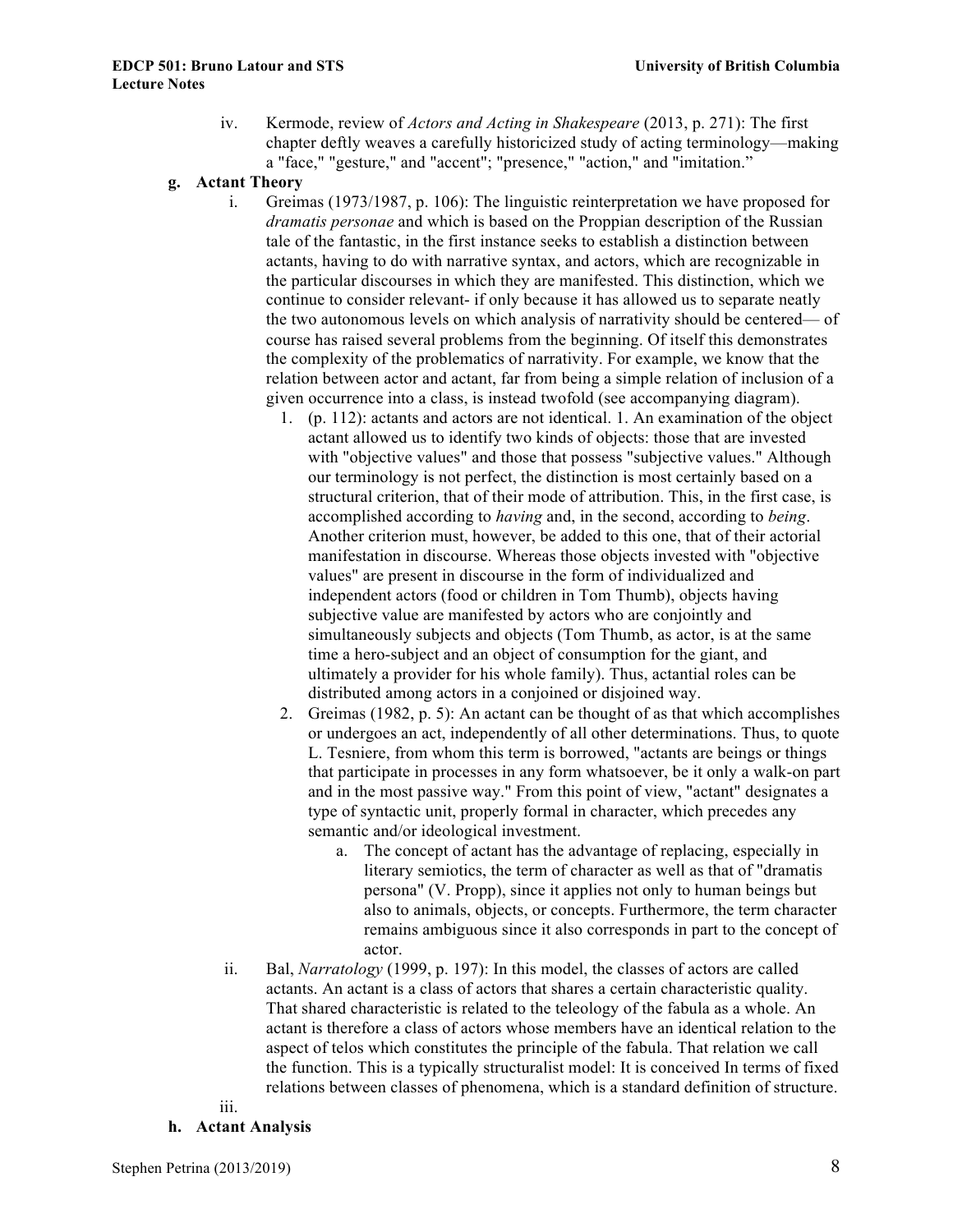- i. Gahmberg (1983, p. 140): We have attempted to apply actant analysis on the "Chrysler crisis" in *Fortune* and *Business Week* (Broms and Gahmberg, 1982).
- ii. White  $\&$  Taket (2000, p. 702): The first phase involves identifying the details of the narrative, that is, identifying the surface structure of the narrative, by means of an actant analysis. This form of analysis is drawn from the work of Propp and Greimas, summarised in Hawkes. According to these authors, even though different narratives appear different on the surface, analysis reveals that they spring from a common structure. For example, Propp suggests that stories in many cultures share similar themes and that the number of these themes or functions is very small, whereas Greimas suggests that the functions of 'spheres of action' within a narrative can be organised in three sets of structural relations. These are Destinator versus Receiver, Subject versus Object and Adjuvant versus Traitor. Within each of these sets of relations are pairs of actants. An actant may be a particular character or it may be a function of more than one character.

#### **i. Character Study**

- i. Waack (1983, p. 80): In addition, the student teacher is encouraged to develop an extension of Stanislavski's dual role theory of acting [in *An Actor Prepares*]. This theory states that the actor performs two simultaneous functions: the actor-as-actor and the actor-as-character.
- ii. Freeman (2000, p. 522): Good history, regardless of its audience, requires a finely tuned balance of historical detail, interpretation, and story-telling; it must make sense of the past on its own terms. This is the fundamental challenge of history. Character studies are one method of accomplishing this, but to have lasting value, they should not simply evaluate historical figures according to modem terms. They should bring to life specific people in a specific time and place with its own values and challenges. Books that manage this feat have the potential to do something really valuable-to bridge the gap between scholarly inquiry and the reading public.
- iii. Haselstein (2003, p. 724): The literary portrait is particularly instructive in this regard. Before and after Stein, it was (and remains) an undertheorized and neglected minor genre which carried the historical burden of a comparison and competition between the "sister arts." Its discontinuous history is intimately bound up with the changing configurations in the systems of the arts, of genres and modes. Since classical antiquity, studies of character had not been visually oriented; but as the modern term "literary portrait" indicates, from a certain historical period on, a text with the objective of characterizing an actual person had to compete with painting, and to emulate the individual life-likeliness of visual representation.... Literary portraits can be defined as short and condensed prose texts which do not employ narration and ignore chronological time in their identification of psychological traits held to be essential for the represented subject in question. A variety of strategies are used to that end: the description of visual appearance figures prominently among them, as does the presentation of characteristic thoughts and actions and turns of phrase.
	- 1. (pp. 725-726): Referentiality is the crucial trait needed to distinguish the portrait from the better-known and in many ways similar genre of character studies, for texts in the Theophrastan tradition present imaginary individuals as representatives of social, moral, or psychological categories of human beings. To construct a character, details of typical behavior, habits, and abstract characteristics are defined and described as elements of a plausibly conceived personality; brevity is essential in creating the impression of a self-contained human being. When this tradition was rediscovered in the seventeenth century, writers relied on rhetorical models of probability and on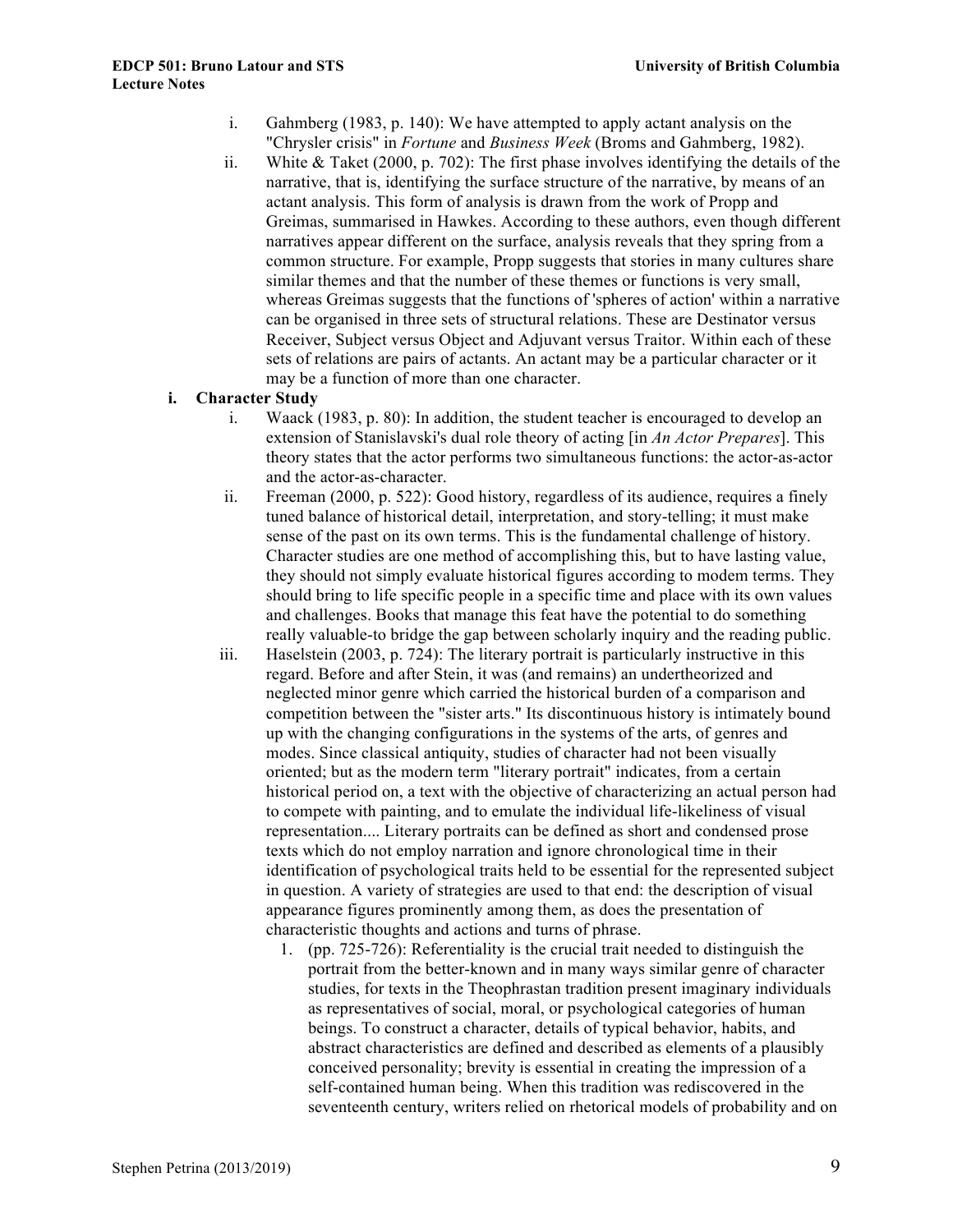contemporary models of character typology just as the classical authors had done in their time.

2. This textbook juxtaposition of portrait and character suggests clear cut boundaries between the two genres. But particularly in French character studies of the late seventeenth and the eighteenth century, the Theophrastan tradition merged with a concept of literary portraiture based on classical historiographic representation, on portrait painting, and on the art of aphorism developed by moralist writing. While Theophrastan studies of character were highly selective and relied on the observation of external details of appearance and behavior in constructing one ruling quality, this new type of text focused on the inner states and psychological intricacies of a person and registered habits and actions only in passing. The simplification and the static dimension inherent in Theophrastan characters were countered by notions of identity as essentially complex and self-contradictory. In historiographical texts, biographies, and memoirs, literary portraits acquired a conceptual status that corresponds to that of the anecdote, but small setpieces of portraiture were also included in novels and salon literature.

## **2. Agentics @ Agency (Agents Age)**

- a. Human (Personal)
	- i. Remember, a trenchant critique by Lee & Brown (1994) is that ANT "opens" discussion by problematizing the nonhuman and leaving the question of human agency itself unasked" (p. 772).
	- ii. Sewell (1992, "A Theory of Structure," p. 19): Any array of resources is capable of being interpreted in varying ways and, therefore, of empowering different actors and teaching different schemas. Again, this seems to me inherent in a definition of agency as the capacity to transpose and extend schemas to new contexts. Agency, to put it differently, is the actor's capacity to reinterpret and mobilize an array of resources in terms of cultural schemas other than those that initially constituted the array.
	- iii. Emirbayer & Mische ("What is Agency?," 1998, p. 970): What, then, is human agency? We define it as *the temporally constructed engagement by actors of different structural environments—the temporal-relational contexts of action which, through the interplay of habit, imagination, and judgment, both reproduces and transforms those structures in interactive response to the problems posed by changing historical situations*.
	- iv. Bleeker (2006, "A Manifesto for Networked Objects," p. 8): Agency is about having an ability to foment action, to be decisive and articulate, to foment action.
	- v. However helpful, Bleeker's commonsense notion of agency as a possession has all the same issues of interpreting power as a force that one holds in potential.
	- vi. Instead, agency is exercised, much like power is diffuse and exercised in a Foucauldian sense.
		- 1. This contradicts habits of arguing or explaining that power resides in "powerful" people, institutions, machines, etc.
		- 2. Foucault speaks of power relations or relations of power
		- 3. Foucault (*Power/Knowledge*, 1980, pp. 98, 99): Power must be analysed as something which circulates, or rather as something which only functions in the form of a chain. It is never localised here or there, never in anybody's hands, never appropriated as a commodity or piece of wealth. Power is employed and exercised through a net-like organisation.
		- 4. One must rather conduct an ascending analysis of power, starting, that is, from its infinitesimal mechanisms, which each have their own history, their own trajectory, their own techniques and tactics, and then see how these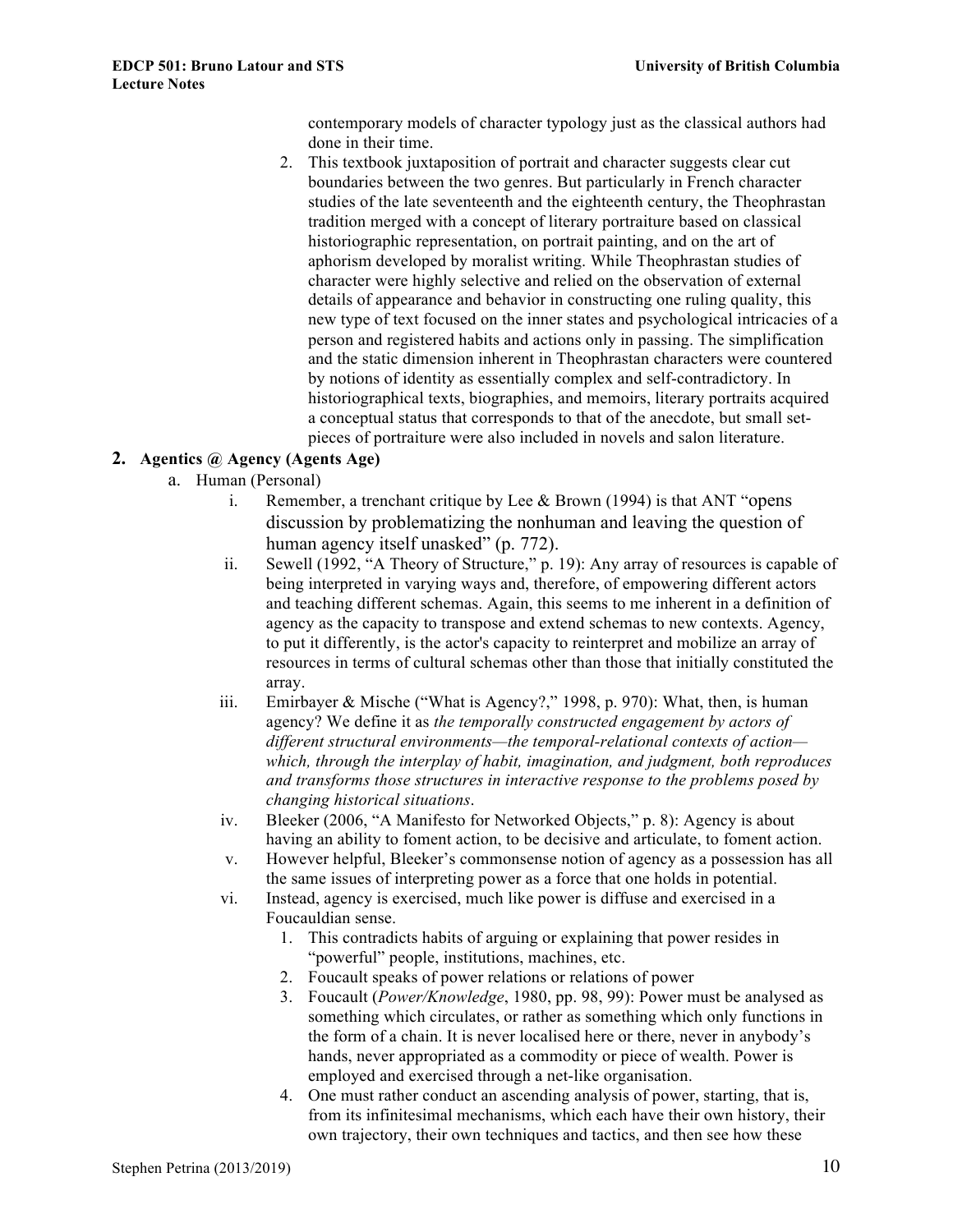mechanisms of power have been – and continue to be – invested, colonised, utilised, involuted, transformed, displaced, extended etc., by ever more general mechanisms and by forms of global domination.

- 5. Foucault ("The Subject and Power," 1982, p. 788): *What constitutes the specific nature of power?* The exercise of power is not simply a relationship between partners, individual or collective; it is a way in which certain actions modify' others. Which is to say, of course, that something called Power, with or without a capital letter, which is assumed to exist universally in a concentrated or diffused form, does not exist. Power exists only when it is put into action, even if, of course, it is integrated into a disparate field of possibilities brought to bear upon permanent structures.
- 6. Power and knowledge imply one another (i.e., power-knowledge) and this suggests the same diffuse and distributed state of knowledge.
- 7. Foucault (*Discipline and Punish*, 1975, pp. 27-28): Perhaps, too, we should abandon a whole tradition that allows us to imagine that knowledge can exist only where the power relations are suspended and that knowledge can develop only outside its injunctions, its demands and its interests. Perhaps we should abandon the belief that power makes mad and that, by the same token, the renunciation of power is one of the conditions of knowledge. We should admit rather that power produces knowledge (and not simply by encouraging it because it serves power or by applying it because it is useful); that power and knowledge directly imply one another; that there is no power relation without the correlative constitution of a field of knowledge, nor any knowledge that does not presuppose and constitute at the same time power relations. These 'power-knowledge relations' are to be analysed, therefore, not on the basis of a subject of knowledge who is or is not free in relation to the power system, but, on the contrary, the subject who knows, the objects to be known and the modalities of knowledge must be regarded as so many effects of these fundamental implications of power-knowledge and their historical transformations. In short, it is not the activity of the subject of knowledge that produces a corpus of knowledge, useful or resistant to power, but power-knowledge, the processes and struggles mat traver3e it and of which it is made up, that determines me forms and possible domains of knowledge.
- 8. To analyse the political investment of the body and the microphysics of power presupposes, therefore, that one abandons — where power is concerned — the violence-ideology opposition, the metaphor of property, the model of the contract or of conquest; that — where knowledge is concerned — one abandons the opposition between what is 'interested' and what is 'disinterested', the model of knowledge and the primacy of me subject.
- b. Nonhuman (Impersonal)
	- i. Shaw (2013, p. 158): Agency rests typically in an action not in a state; it's not an inevitable character of something but is built up from animation, from the ability to move, negotiate the social and physical environment, interact, and think. From what I've said so far, we can see that some degree of agency might reasonably be given in common to people and horses, even if sometimes the quality of their agency differs. Moreover, the relative significance of animal agency must be seen in conjunction with our expectations for human agency. The interaction between different agents can be important, and when we consider that action, not state, is key, then we can see that the coming together of beings raises many interesting questions for the character of agency. Some recent conceptions of agency do encourage us to stress the possible interaction, social fusion, and cohesion of a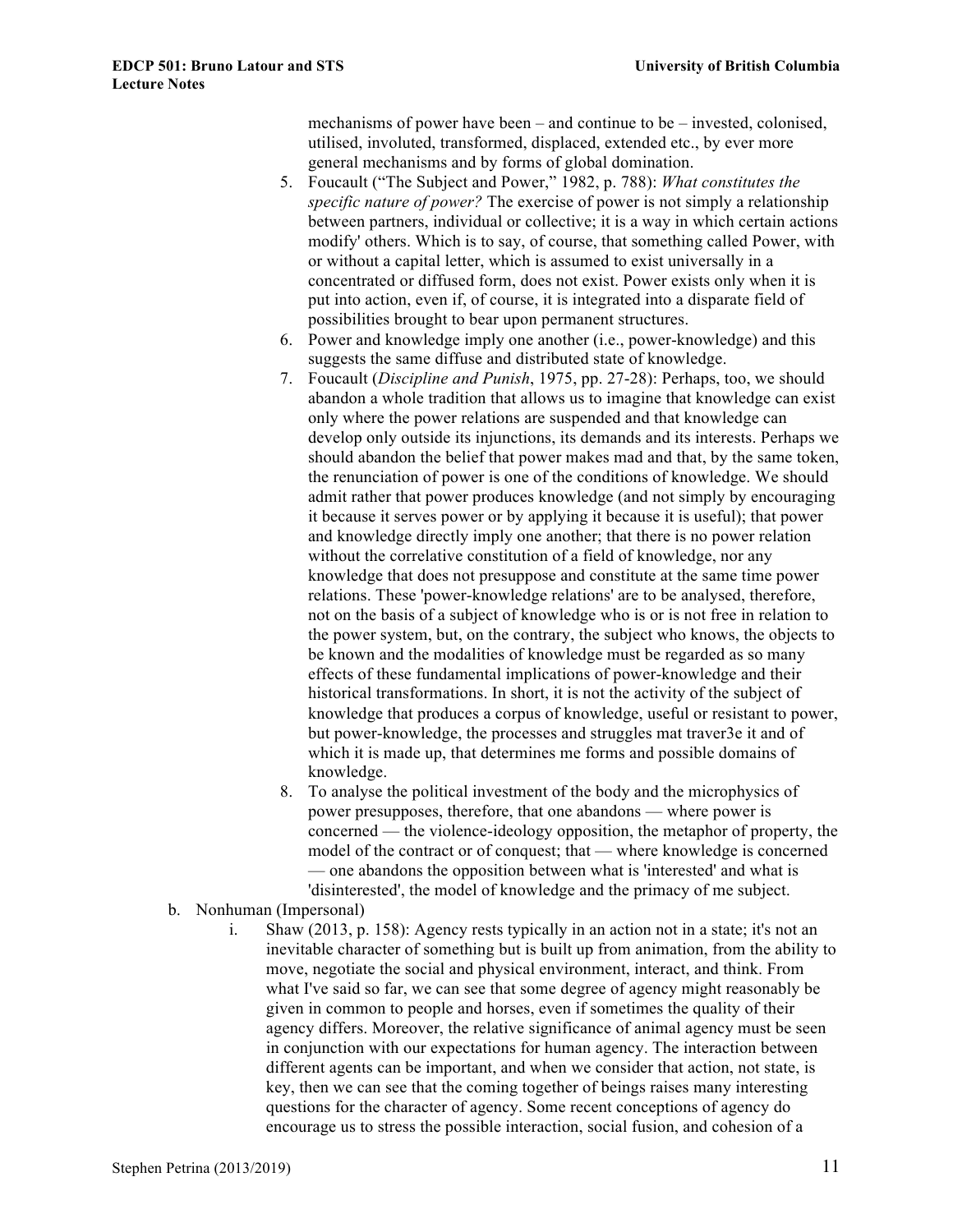cavalryman and his horse (and other things too). At the pinnacle of social coordination is the unity, in which the man on a horse becomes the horse-and-rider. Recently, scholars from many different quarters have resisted the somewhat atomistic assumptions of the idealized rational agent that the military general under his "mask of command" might epitomize in history. Part of the appeal of military history for exploring agency is that it's easy to see that no one individual can possibly have mattered much unless he or she were in the cockpit of an organized aggregation, whose actions were clearly different from the actions of any one man or horse.

1. This insight can be approached from a variety of fairly radical ontological directions. Cary Wolfe in his *What is Posthumanism?* urges an approach that sees the human as "fundamentally a prosthetic creature that has coevolved with various forms of technicity and materiality, forms that are radically 'nothuman' and yet have nevertheless made the human what it is." Wolfe not only wants us to see the need to deconstruct the assumed and steady categories but also to recognize the dynamic interaction of beings in patterns and systems. For Wolfe—and few others so far—the fluid structures of sociologist Niklas Luhmann speak in concert with Jacques Derrida to show how the nonhuman forces a transformation of human being. Related processes are central in Jane Bennett's *Vibrant Matter*. There, in the service of political ecology, Bennett takes up Spinoza and Bruno Latour (among others) to see a sort of agency existing in pretty much everything. The tracing of contiguous, related actions becomes crucial. The fact that any given thing is involved in a vast range of interactions with almost infinite intermediate effects becomes central to this vision, which is another way of resisting an excessive focus on human power.

### **3. Actorialization and Agentialization**

- a. Giving Voice, Listening and Reporting : : Making Visible
	- i. Spivak ("Can the Subaltern Speak?", 1988, pp. 80, 89, 92, 104):
		- 1. For the 'true' subaltern group, whose identity is its difference, there is no unrepresentable subaltern subject that can know and speak itself; the intellectual's solution is not to abstain from representation. The problem is that the subject's itinerary has not been traced so as to offer an object of seduction to the representing intellectual. In the slightly dated language of the Indian group, the question becomes, How can we touch the consciousness of the people, even as we investigate their politics? With what voice consciousness can the subaltern speak?
		- 2. the Other of history. That inaccessible blankness circumscribed by an interpretable text is what a postcolonial critic of imperialism would like to see developed within the European enclosure as the place of the production of theory. The postcolonial critics and intellectuals can attempt to displace their own production only by presupposing that text-inscribed blankness. To render thought or the thinking subject transparent or invisible seems, by contrast, to hide the relentless recognition of the Other by assimilation. It is in the interest of such cautions that Derrida does not invoke 'letting the other(s) speak for himself' but rather invokes an 'appeal' to or 'call' to the 'quite-other' (tout-autre as opposed to a self-consolidating other), of 'rendering delirious that interior voice that is the voice of the other in us'.
		- 3. As Sarah Kofman has shown, the deep ambiguity of Freud's use of women as a scapegoat is a reaction-formation to an initial and continuing desire to give the hysteric a voice, to transform her into the subject of hysteria…. Thus, when confronted with the questions, Can the subaltern speak? and Can the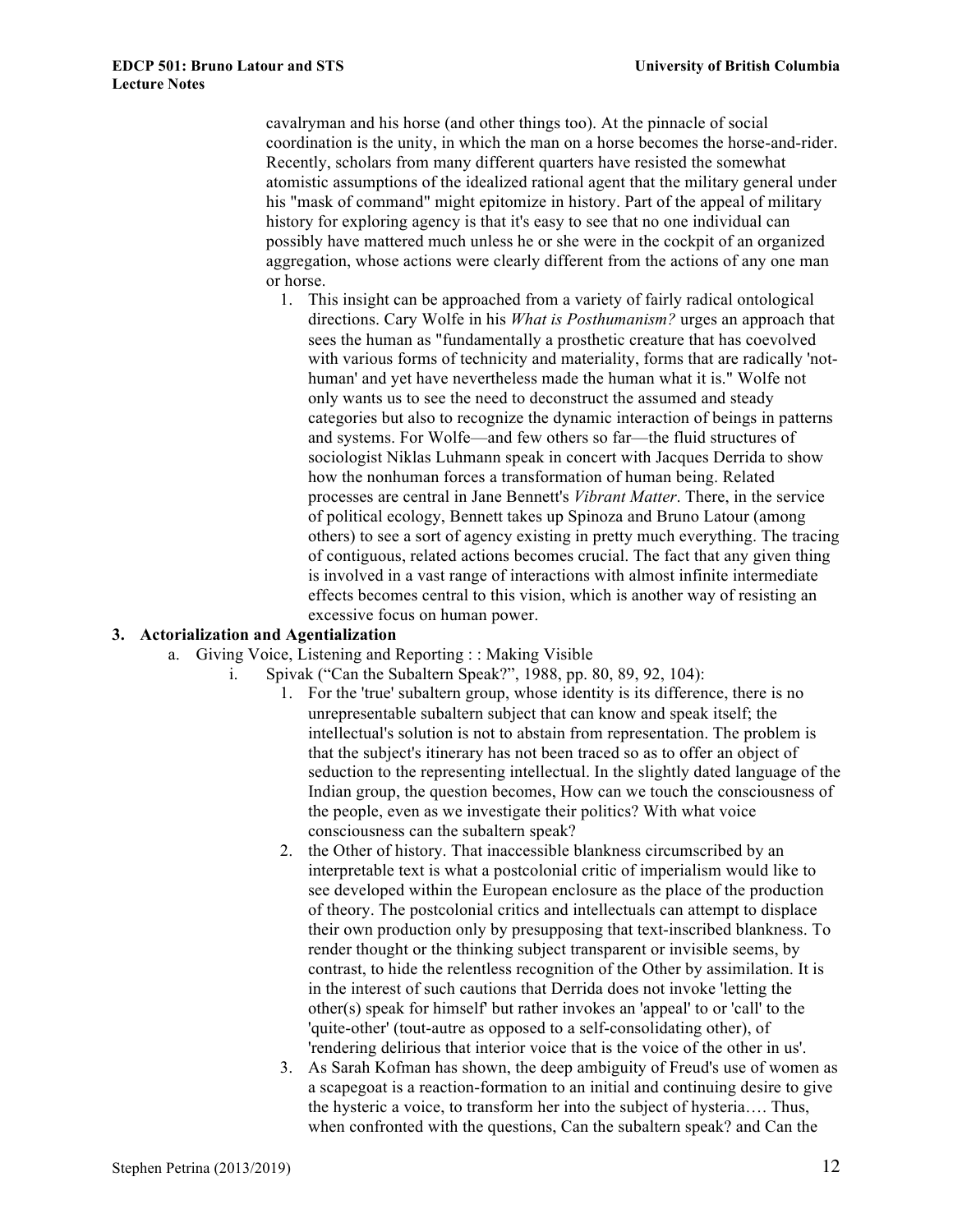subaltern (as woman) speak?, our efforts to give the subaltern a voice in history will be doubly open to the dangers run by Freud's discourse. As a product of these considerations, I have put together the sentence 'White men are saving brown women from brown men' in a spirit not unlike the one to be encountered in Freud's investigations of the sentence 'A child is being beaten'.

- 4. The subaltern cannot speak. There is no virtue in global laundry lists with 'woman' as a pious item. Representation has not withered away. The female intellectual as intellectual has a circumscribed task which she must not disown with a flourish.
- ii. Riessman (1993, p. 8): Feminists, for example, emphasize "giving voice" to previously silenced groups of women by describing the diversity of their experiences. I share the goal but am more cautious. We cannot give voice, but we do hear voices that we record and interpret.
- iii. Casey (1995, p. 223): The problem, after all, is not with the voices that speak but with the ears that do not hear.
- b. Nonhuman Actantialization
	- i. Animism, anthropomorphism, fetishism, vitalism
	- ii. Ascription, personification
	- iii. Do non-humans or objects speak for themselves? Can the object speak?
		- 1. Smith (2013): In titling the collection *Silent Messengers*, the editors wished to emphasize their view that objects do not speak for themselves but instead acquire meaning as they move.
		- 2. Svabo (*Portable Objects at the Museum*, 2010): Objects, and in a broader sense the museum theme, do not speak for themselves, they depend on being bridged to the visitor. This is pointed out by museum scholar Eilean Hooper-Greenhill when she writes: "Objects do not speak for themselves. There is no necessary correspondence between meaning and artifact – no essential meaning, no single signification" (Hooper-Greenhill 2006a: 236).
	- iv. Can the object emerge or materialize? Which is to ask, is there auto-genesis or autopoiesis for the object? Or, is there teleonomy from raw to made?
		- 1. Radlov (1975, p. 118): In a wooden stump, the statue already lies which will be carved from it. It is only necessary to understand all the possibilities concealed in it.
	- v. Giving Voice, Listening and Reporting : : Making Visible
		- 1. Do objects want to be visible?
- c. The **"new" enactivism**
	- i. Enactment and Re-enactment
	- ii. To do and to perform
- d. The **"new" animism**
	- i. Latour ("Where are the Missing Masses," 1992, p. 159-160): What is interesting in this note is the humor of attributing a human characteristic to a failure that is usually considered ''purely technical.'' This humor, however, is more profound than in the notice they could have posted: "The groom is not working." I constantly talk with my computer, who answers back; I am sure you swear at your old car; we are constantly granting mysterious faculties to gremlins inside every conceivable home appliance, not to mention cracks in the concrete belt of our nuclear plants. Yet, this behavior is considered by sociologists as a scandalous breach of natural barriers. When you write that a groom is "on strike," this is only seen as a "projection," as they say, of a human behavior onto a nonhuman, cold, technical object, one by nature impervious to any feeling. This is *anthropomorphism*, which for them is a sin akin to zoophily but much worse.